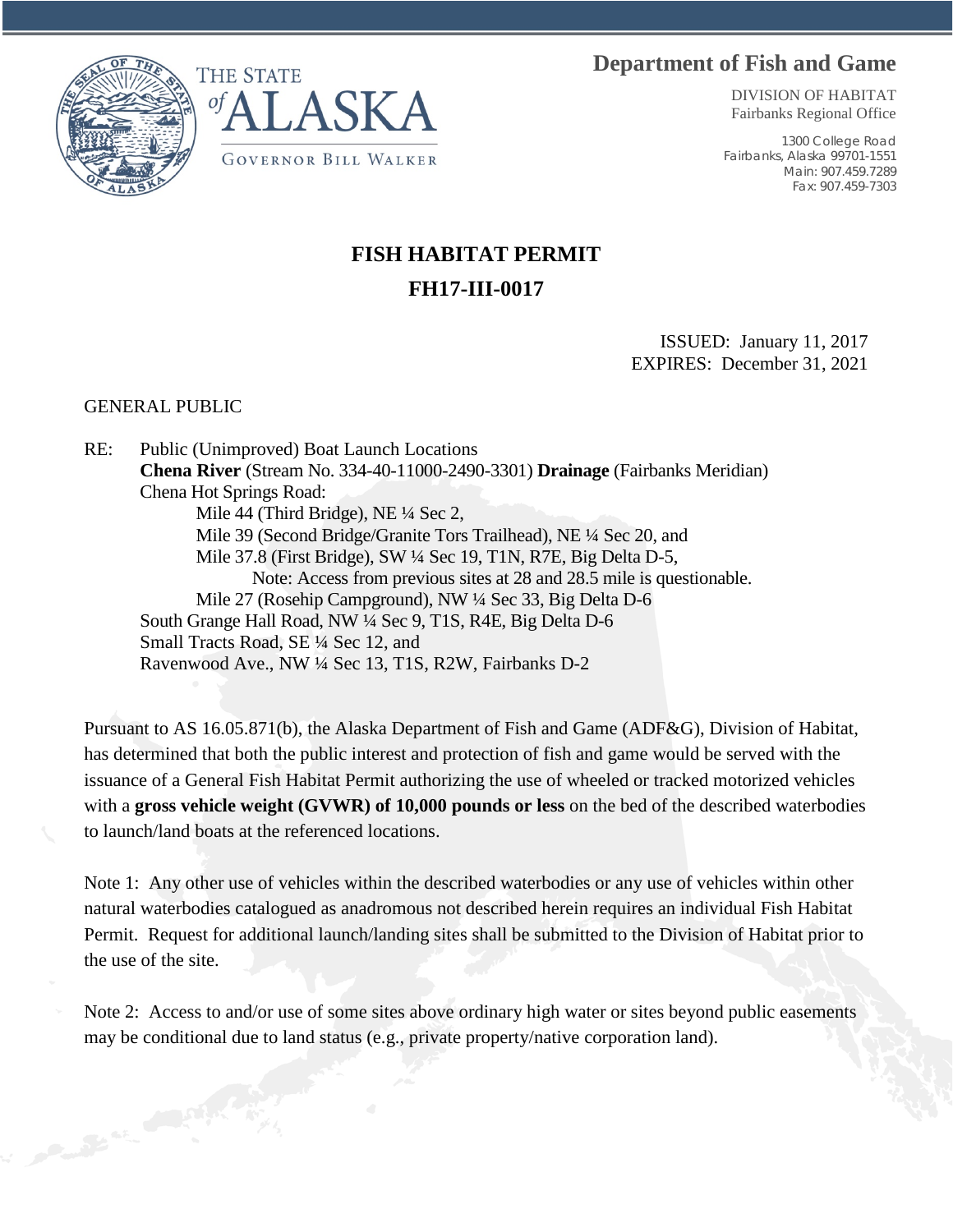## **Anadromous Fish Act**

The Chena River and its catalogued tributaries have been specified as being important for the spawning, rearing, or migration of anadromous fishes pursuant to AS 16.05.871(a). The drainage provides habitat for Chinook and chum salmon, and supports resident fish species (e.g., Arctic grayling).

In accordance with AS 16.05.871(d), authorization is hereby given to launch and land boats in the described waterbodies at the referenced locations using the described size of vehicle subject to the following stipulation:

1) No streambed or bank alteration, gravel removal, water use, or diversion of any kind is authorized under this permit.

The owner and/or operator of the vehicle (permittee), and/or the legal guardian of minor dependent owner/operators (permittees), is responsible for the actions of contractors, agents, or other persons who perform work to accomplish the approved project. For any activity that significantly deviates from the approved plan, you shall notify the Division of Habitat and obtain written approval in the form of a permit amendment before beginning the activity. Any action that increases the project's overall scope or that negates, alters, or minimizes the intent or effectiveness of any stipulation contained in this permit will be deemed a significant deviation from the approved plan. The final determination as to the significance of any deviation and the need for a permit amendment is the responsibility of the Division of Habitat. Therefore, it is recommended you consult the Division of Habitat immediately when a deviation from the approved plan is being considered.

For the purpose of inspecting or monitoring compliance with any condition of this permit, you shall give an authorized representative of the state free and unobstructed access, at safe and reasonable times, to the permit site. You shall furnish whatever assistance and information as the authorized representative reasonably requires for monitoring and inspection purposes.

This letter constitutes a permit issued under the authority of AS 16.05.871 and must be retained on site during project activities. Please be advised that this determination applies only to activities regulated by the Division of Habitat; other agencies also may have jurisdiction under their respective authorities. This determination does not relieve you of your responsibility to secure other permits; state, federal, or local. You are still required to comply with all other applicable laws.

In addition to the penalties provided by law, this permit may be terminated or revoked for failure to comply with its provisions or failure to comply with applicable statutes and regulations. The department